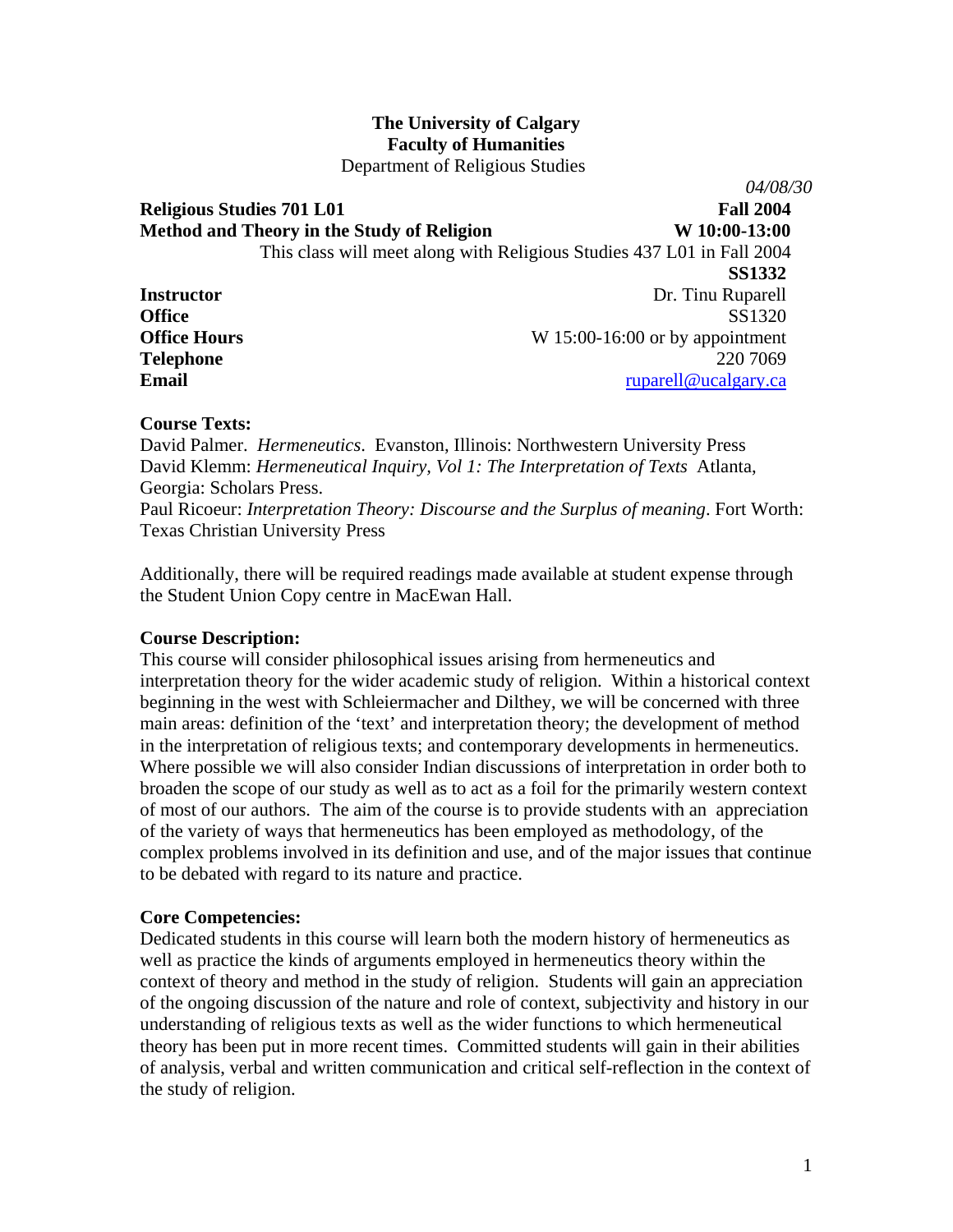# **Course Requirements:**

There will be three components to the grade for this course:

| Element                        | weight | date                           |
|--------------------------------|--------|--------------------------------|
| In-class presentations         | 15%    | <b>TBA</b>                     |
| Lecture presentation on        | 15%    | <b>TBA</b>                     |
| topic to be arranged with      |        |                                |
| instructor, relevant to        |        |                                |
| student's research area        |        |                                |
| Final research essay $(5 – 7)$ | 70%    | Written essays due noon on     |
| thousand words) and oral       |        | Nov $24^h$ , Oral exams to     |
| discussion (30 minutes)        |        | take place Dec $1st$ and $8th$ |

**There will be NO registrar scheduled final exam in this course.** 

### **Note on oral discussion:**

The oral examination part of the final paper is meant to be an opportunity for the student to discuss further and thereby strengthen their research essay. It is a way by which feedback on the essay can become a springboard for further analysis and discussion. Questions will be based on the student's submitted essay, though, of course, some understanding of the authors and issues covered in class and through the assigned readings will be assumed. The aim of the oral is for students to support the essay and verbal performance in the oral will not be assessed.

### **Grading**

A numerical mark will be given for each course requirement. A letter grade will be assigned on the following number and letter grade scheme:

| $A+96-100\%$ | A 90-95%    | A-85-89%        |
|--------------|-------------|-----------------|
| $B+80-84\%$  | B 75-79%    | $B - 70 - 74\%$ |
| $C+65-69\%$  | C $60-64\%$ | $C-55-59\%$     |
| $D+ 53-54\%$ | D $50-52\%$ | $F < 50\%$      |

N.B. All written assignments will be graded with regard to both form and content.

#### **NB. POLICY WITH REGARDING MISSED/LATE ASSESSMENTS**

**In-class presentation dates are firm. Students are expected to attend and participate in all presentations. Without acceptable documentation (i.e. medical certificate, police report, bereavement notice, confirmation of religious observance, or court summons) or without PRIOR arrangement with the instructor, missed assessments will be awarded an 'F'. If there is an issue with your assigned date for the presentation, please see me as soon as possible.** 

**This policy is intended to encourage diligence and integrity among students as well as to uphold principles of fairness and equality with respect to other students in the class. Excuses other than those listed above will receive little attention**

**LATE SUBMISSION OF FINAL PAPERS WILL BE PENALISED 5%/DAY. Missing the oral examination without acceptable cause (as above) will result in a 20% penalty on the essay.**